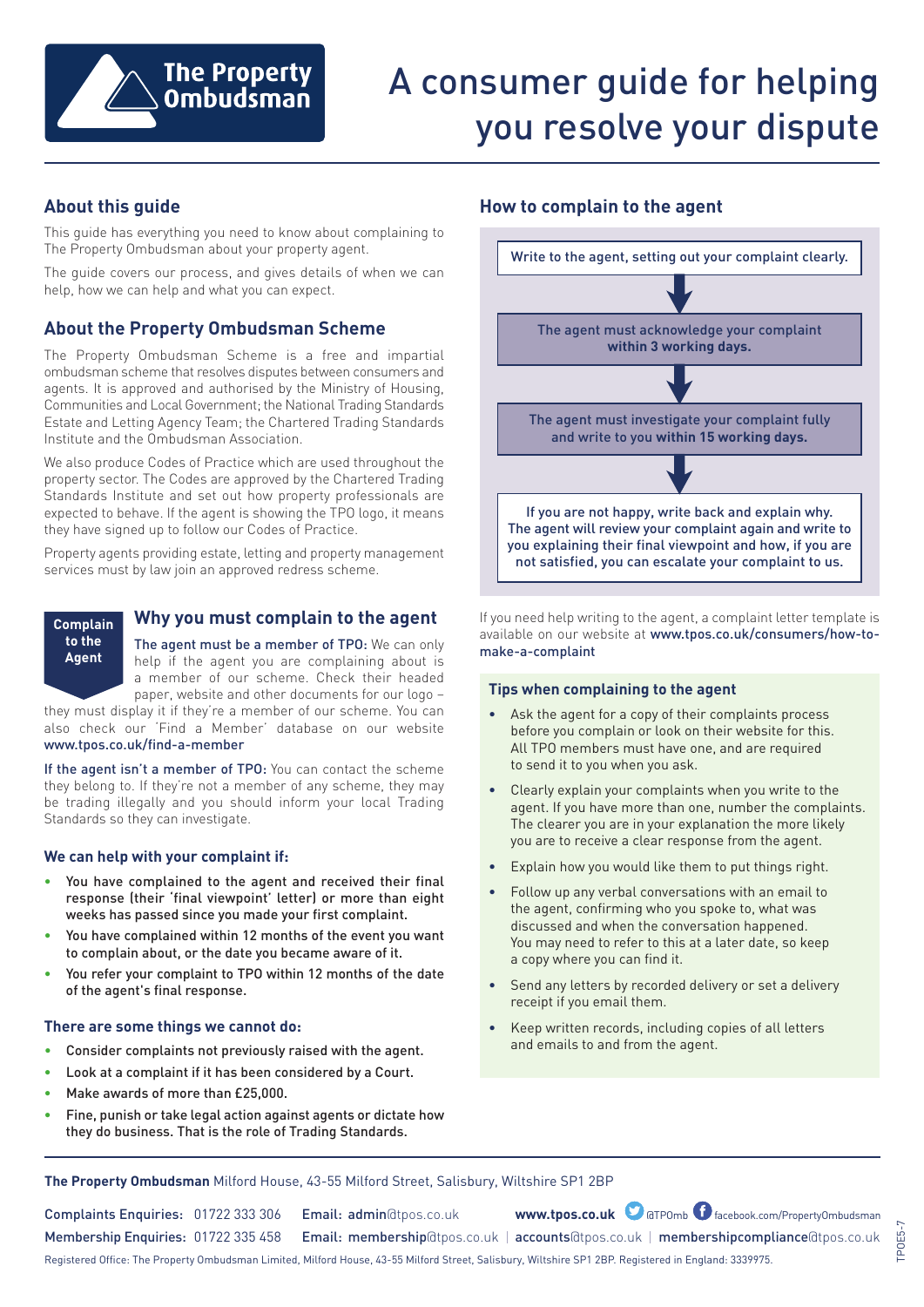

## A consumer guide for helping you resolve your dispute – page 2 of 5

## **How to complain to us**

**STAGE 1 Local Resolution**

## **Stage 1: Local Resolution**

Resolving complaints early within the agent's own process provides better outcomes for consumers and improves relationships between the parties.

Whilst we cannot investigate complaints until the agent has issued its final response or 8 weeks have passed, we may be able to help by providing general or technical advice to assist you and the agent resolve the problem. This is called local resolution.

Our advice will focus on what is required to resolve the problem. We may explain the agent's obligations under our Codes of Practice or the requirements of the law to help both parties understand what should have happened and how matters can be resolved.

Remember we are not investigating or determining complaints at this stage. Our role at the local resolution stage is to use our knowledge and expertise to empower and educate consumers and agents to resolve complaints between themselves.

**STAGE 2 Assessing your**

**Complaint**

# **Stage 2: Assessing your Complaint**

If you and the agent cannot resolve the dispute, we can assess the complaint to see if we can help further. Before you contact us, check that:

| • You have already written<br>to the agent explaining<br>your complaint.                                      | We cannot help you until<br>you have done this.                                                                     |
|---------------------------------------------------------------------------------------------------------------|---------------------------------------------------------------------------------------------------------------------|
| • 8 weeks have elapsed,<br>but the agent has not<br>responded to your<br>complaint.                           | We cannot consider a<br>complaint until 8 weeks have<br>elapsed or you have received<br>the agent's final response. |
| • The agent has sent you<br>their final response in<br>writing and you are not<br>satisfied with their reply. | You must come to us within<br>12 months of the date of the<br>agent's final response.                               |

#### If you have checked the above you can send us details of your complaint:

You'll need to fill in a Complaint Form, sign it and send it to us. It's important you clearly state your complaints and make sure these are the same issues you raised with the agent. *Remember we cannot consider complaints you have not previously raised with the agent.* Please include copies of your complaint letters and emails to the agent and their replies, including their final response letter (if they sent one).

When we receive your complaint: We will assess your complaint to determine whether it is a matter we can investigate further in line with our Terms of Reference.

If we can't help: We will write to tell you why, explain what you can do next and signpost you to other organisations that could help you The Property Ombudsman Scheme's Terms of Reference explain our powers, duties and procedures for dealing with complaints.

You can see the Terms of Reference in full on our website at: **https://www.tpos.co.uk/corporatereference-policy-and-procedures**

#### with your complaint.

If we can help: We will write to you explaining what we will do next. We may also ask you for evidence relating to the issues you are complaining about. If you send us your evidence, please keep the originals and only send copies as we cannot send your documents back to you.

If you want to send us recordings, make sure you have written permission from all the parties involved (including the agent) or we won't be able to use them (Data Protection legislation prevents us from considering these unless permission is provided).

We also will let you know if:

- we need any other documents.
- we need to see an original document (for example a document with a Court stamp).

Throughout the process we will keep you updated.

# **Stage 3: Early Resolution**



After we have determined that your complaint is a matter we can deal with, we will evaluate the dispute and consider whether it could be resolved through our early resolution process.

#### **What is the early resolution process?**

Early resolution is an alternative and less formal process to our formal investigations.

We will look at the issues and use our experience of resolving complaints to explore the possible options and make a resolution recommendation. If you and the agent agree with our recommendation we will confirm the decision in writing and ensure that any agreed compensation is paid.

## **How long will it take?**

On average early resolution can take two months. However, this is dependent on the nature of the complaint and the willingness of you and the agent to reach a mutually agreeable resolution.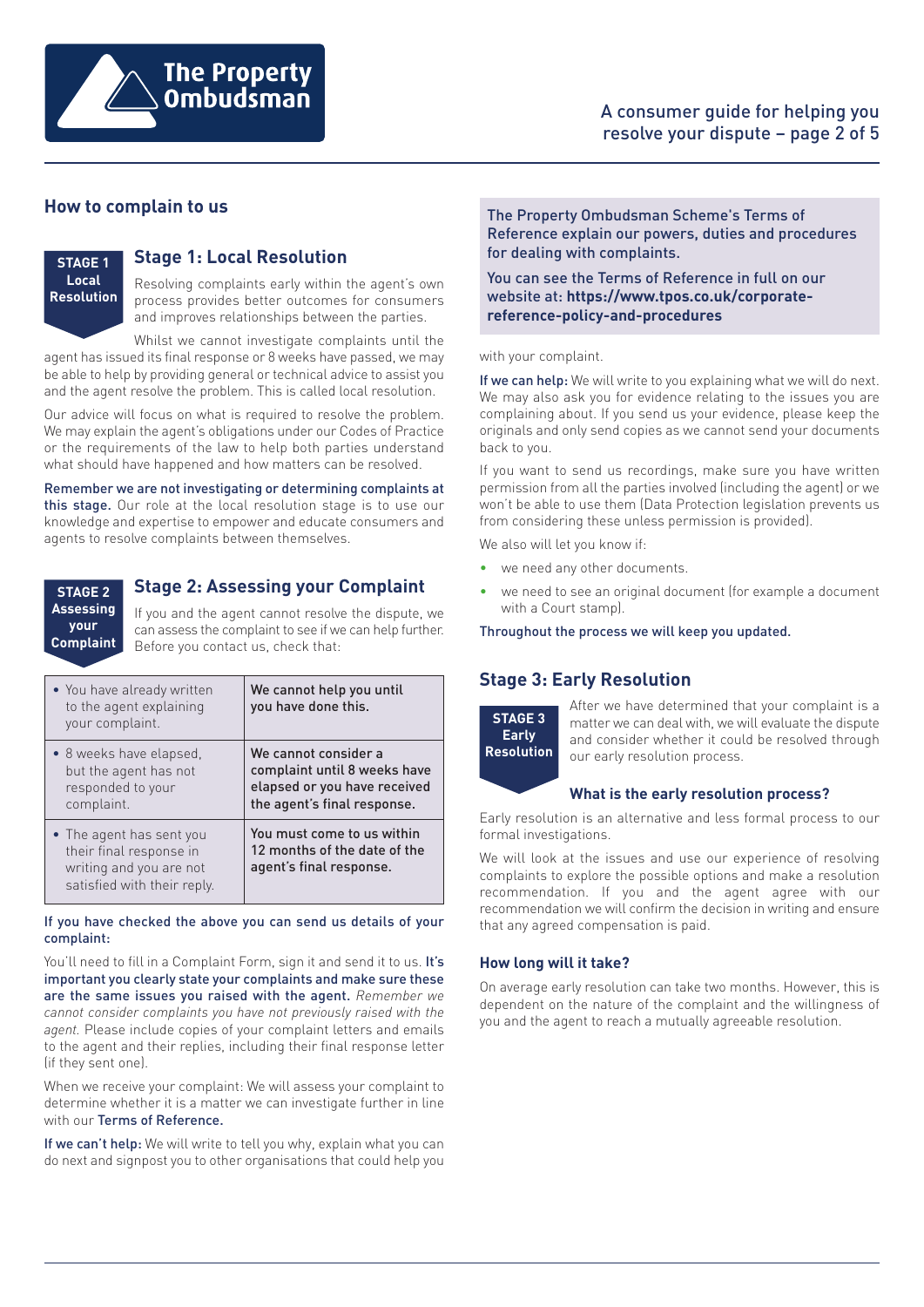

# **Goodwill Offers**

The agent may make a goodwill offer to put things right. If you do not accept this and ask us to formally review your complaint, be aware that:

- the offer expires;
- the agent doesn't have to reinstate it, or make any other offers;
- there is no guarantee our decision will award you compensation;
- if we do make an award, it could be higher, the same as, or lower than the agent's offer.

If you're not sure whether to accept a goodwill offer, please get in touch – we will be happy to tell you more about your options.

# **Outstanding Fees**

If your agreement with the agent requires you to pay them a fee, we recommend you pay it on a 'without prejudice' basis. Stating you are paying on a 'without prejudice' basis means it can't be used as evidence if your dispute later goes to Court. We wouldn't expect an agent to take you to Court or add interest to an outstanding fee if your complaint is with us, but we can't stop them should they choose to do so. If the agent secures a hearing at a Court which is more than three months away, we will carry on with our process. If the hearing is set for less than three months away, we will have to suspend our review.

You can apply to the Court for an adjournment on the grounds you want us to consider the matter, however, if the hearing goes ahead and a judgment is made, we will need a copy of it to see if we can still deal with your complaint.

We can only consider complaints the Court has not made a judgment on.



## **Stage 4: Formal Review**

If your complaint cannot be resolved through our early resolution process, we will formally review your complaint. This is a longer, more complex process and is dependent on a number of factors such as:

- how quickly you and the agent can send us what we need;
- how complex the complaint is;
- the number of other complaints we're investigating at the time.

In most cases we will complete the process within 90 working days from the date we have received all the information and documents we need to reach a decision. We will write to let you know when we have what we need to begin, and again if your case is going to take longer than 90 calendar days to review.

#### **Before we conduct the review**

We will send your Complaint Form to the agent, with any relevant supporting documents.

Within 21 days the agent must:

- send us their company file.
- send you a submission letter for your comment, if they have anything further to add to the complaint.

We will write to let you know when we've asked the agent for their file. We may also ask you again for any extra information we need about your complaint.

When we have your comments, and everything else we need to consider your complaint, we will be ready to begin our review.

#### **When we conduct the review**

The formal review will be conducted by an Adjudicator.

The Adjudicator will look at the evidence given to us by you and the agent. They will use our Codes of Practice, legal principles, common sense and what is fair and reasonable in the specific circumstances of your case to decide whether the agent has acted fairly.

If the Adjudicator has any questions or needs more information, they will get in touch with you or the agent. If third party information is needed (e.g. surveyor or mortgage broker) they will contact you to seek your authorisation.

After considering all of the evidence the Adjudicator will write a Proposed Decision giving their findings.

Remember we offer an alternative to the Court process and do not make decisions on points of law. The decision the Adjudicator makes may therefore not always be the same as those reached in a Court. The Court system also allows a period of 6 years for matters to be referred. TPO's process will not prevent you from using the Courts should you reject our decision or decide to withdraw from the process at any stage.



## **Stage 4a: Our Proposed Decision**

We will send the Proposed Decision to you and the agent at the same time.

This Proposed Decision will explain whether we support your complaint. If we do, it will set out what the agent must do to put things right which may include paying compensation.

If the agent's actions have caused you financial loss, the Adjudicator will take this into account. They may also award compensation for the aggravation, distress and inconvenience the agent has caused you.

| <b>Your options</b>                                                                                                                 | The agent's options                                 |  |
|-------------------------------------------------------------------------------------------------------------------------------------|-----------------------------------------------------|--|
| • Accept the                                                                                                                        | • Accept the                                        |  |
| <b>Proposed Decision</b>                                                                                                            | Proposed Decision.                                  |  |
| • Make representations                                                                                                              | • Make representations                              |  |
| against the                                                                                                                         | against the                                         |  |
| <b>Proposed Decision</b>                                                                                                            | Proposed Decision.                                  |  |
| • Reject the Proposed<br>Decision – you can take<br>your complaint to Court<br>or ask another organisation<br>to look at your case. | • The agent cannot reject<br>the Proposed Decision. |  |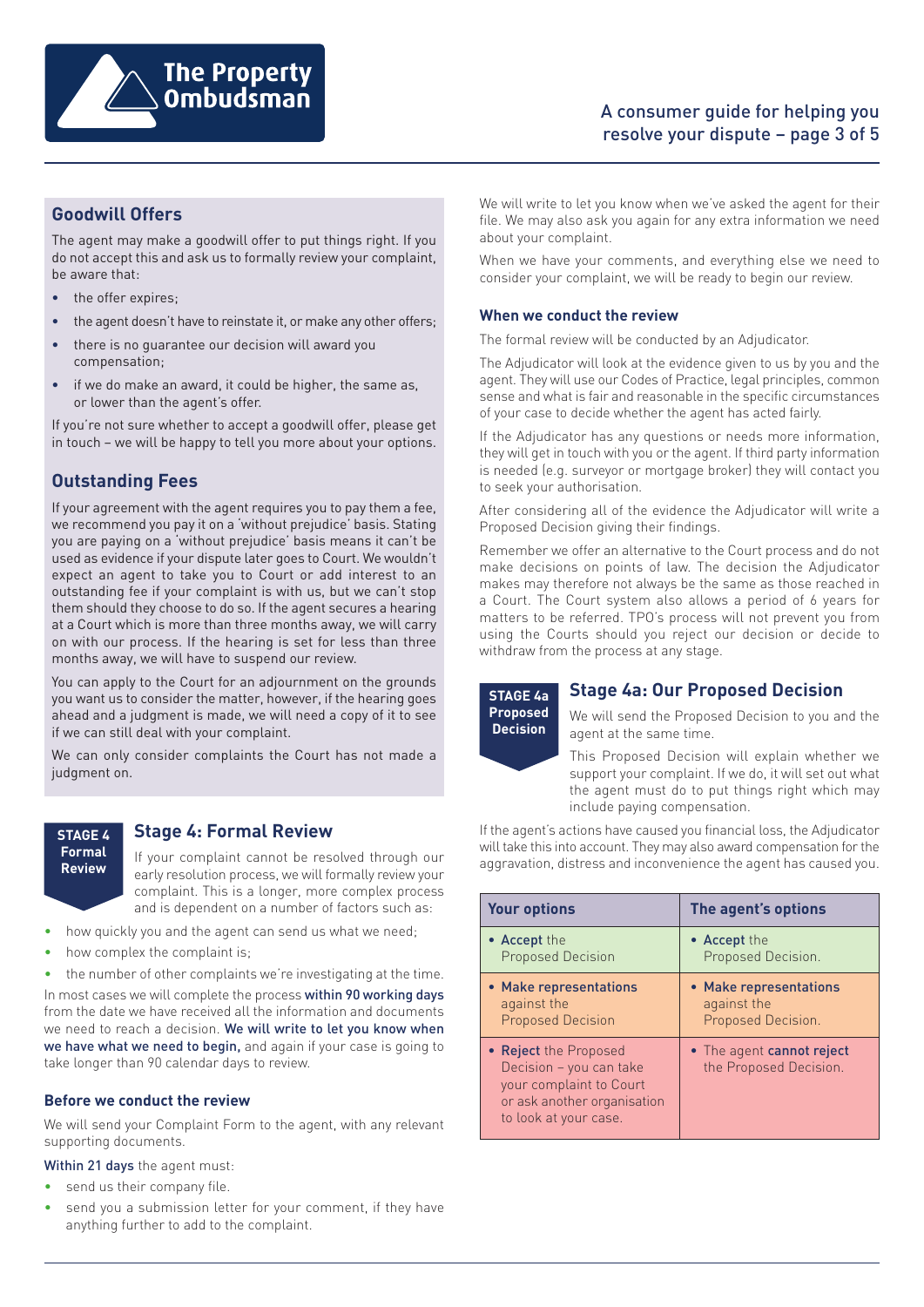

## **If you want to make representations against the decision, you will need to:**

- prove that we have made a significant mistake for example if we missed a complaint letter or misinterpreted the facts; and/or
- send us evidence that wasn't available before, if it will affect the decision.

#### **You must send us your representations within 14 days of the date you receive the Proposed Decision.**

**STAGE 4b Final Decision**

**Stage 4b: Final Decision**

If you and the agent accept the Proposed Decision, it will become the Final Decision.

If you or the agent make representations, we will consider these and write to you both with our Final Decision.

#### **Our Final Decision will:**

- confirm whether or not we support your complaint.
- explain if we have awarded you any compensation.
- explain any other direction placed on the agent to put things right in other ways (e.g. making a formal apology).

If we award you compensation this will take into account:

- any actual financial loss you suffered because of what happened (and which you have shown us evidence for).
- any aggravation, distress or inconvenience the agent caused you.

Be aware that most compensation awards are less than £500. The maximum we can award for complaints is £25,000.

#### **If you accept the Final Decision and compensation**

You need to tell us within 14 days. We will then let the agent know and advise them that they must pay you within 28 days. If you would like a bank transfer, please give them your bank account details directly – for data protection reasons we cannot pass these on for you.

Full and final settlement: If you do accept, it will be in full and final settlement of all the complaints against the agent we have reached a decision on, and we will ask you to sign an agreement to confirm that. You will not be able take these complaints further by going to Court.

If there are outstanding fees or invoices you are liable to pay the agent, please pay them within 15 days of the date you accept the Final Decision. The agent does not have to pay the compensation in our Final Decision until you have paid what you owe them. Alternatively, the agent can deduct the compensation from the fees due. If the compensation is more than is owed, they can pay you the rest or, if it's lower, they can amend the amount you need to pay them.

## **If you don't accept the Final Decision**

If you reject our decision or we do not hear from you within 14 days, our Final Decision and award of any compensation lapses and we will close your case file. If there are exceptional circumstances for the delay, let us know.

Remember: You don't have to accept our Final Decision and you can take your complaint to Court or find another organisation that may be able to help.

# **What else you need to know**

You can withdraw your complaint whenever you like: If you want to withdraw your complaint please write and let us know.

You do not need legal representation to use our scheme. However, someone else can bring your complaint to us on your behalf, and act for you throughout the process if you like. If someone is going to act on your behalf, please let us know so we can advise you of the next steps.

We may use or publish details of your case anonymously: In line with Data Protection legislation and our privacy policy, we may publish a summary of your case, or part of it to illustrate matters of best practice and to assist in educating consumers and agents. Our scheme approval obligations means we may also share details of your complaint with regulators, for example Trading Standards, and other approved schemes like ours. We will never give personal or specific case details to anyone outside our organisation without your permission.

Cross-border disputes: Our dispute resolution service can also resolve complaints between member agents established in the United Kingdom and consumers resident in another European Union Member State.

Keeping things fair and transparent: Both you and the agent can ask to see the evidence the other party has provided. We will send it to you (in accordance with Data Protection legislation) and allow you time to make any comments in response.

## **Making sure we're accessible for everyone**

We do our best to make sure everyone can use our complaints process easily. Whether that's making our documents accessible or adjusting how we review your complaint.

Offering information in accessible formats: We can accept complaints and provide you with our documents and policies in a number of different languages and formats. If you need us to communicate with you differently or in a specific format – braille, large print, digital or hard copy for example – please let us know. We can also help you to complete the paperwork needed to make a complaint.

Making our website easier to read: If you want to know how to make our website easier to read on your computer, go to www.tpos.co.uk/accessibility.

You can ask us to consider an oral hearing: Oral hearings are very rare. In most cases we will resolve complaints based on the written evidence submitted. We may consider a hearing if the complaint raises issues of credibility or contested facts that cannot be fairly determined by reference to documentary evidence and written submissions. We will facilitate a hearing if it will make the process more accessible for you – for example if you have difficulty providing or understanding written evidence.